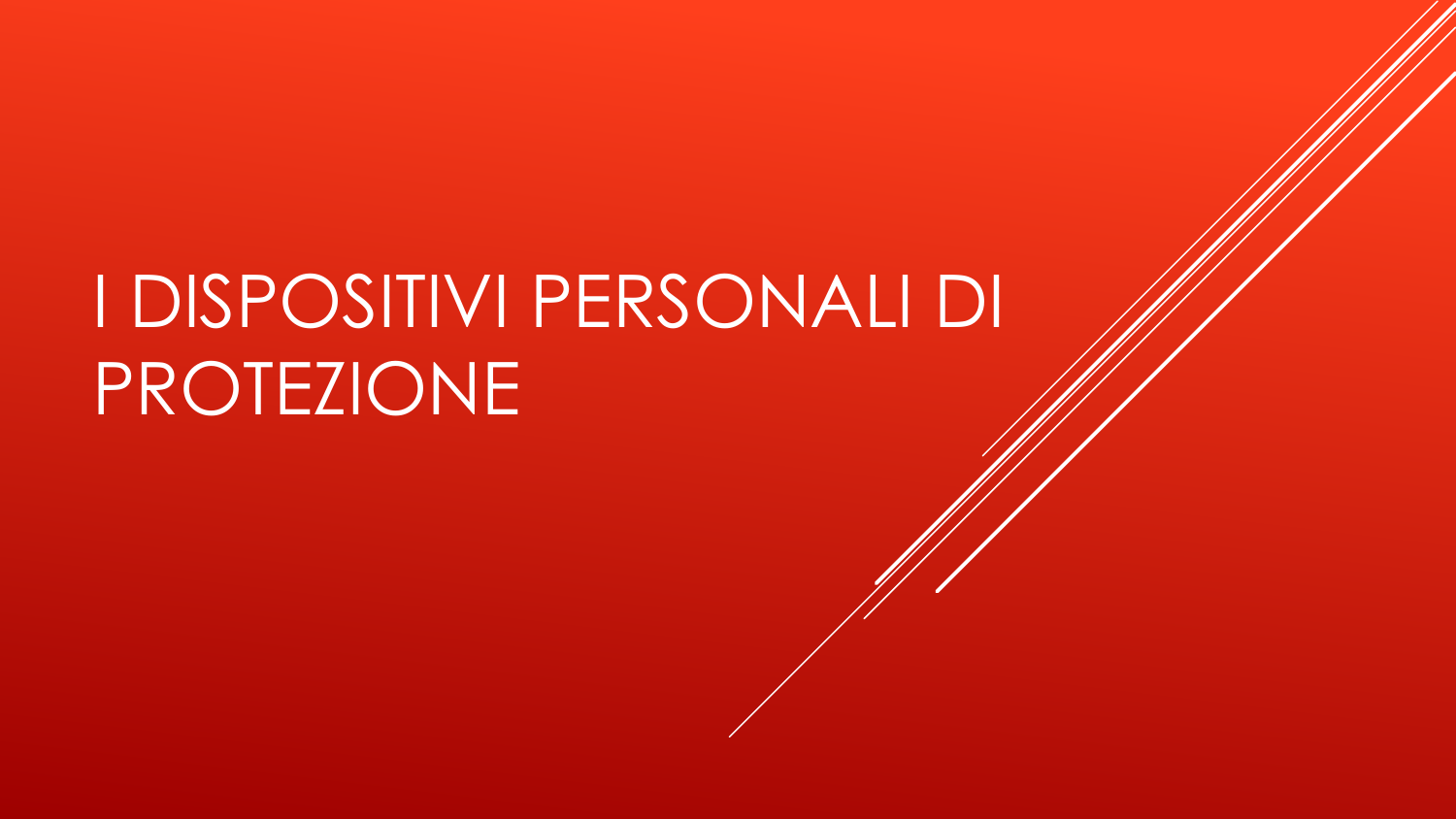*IL CASO*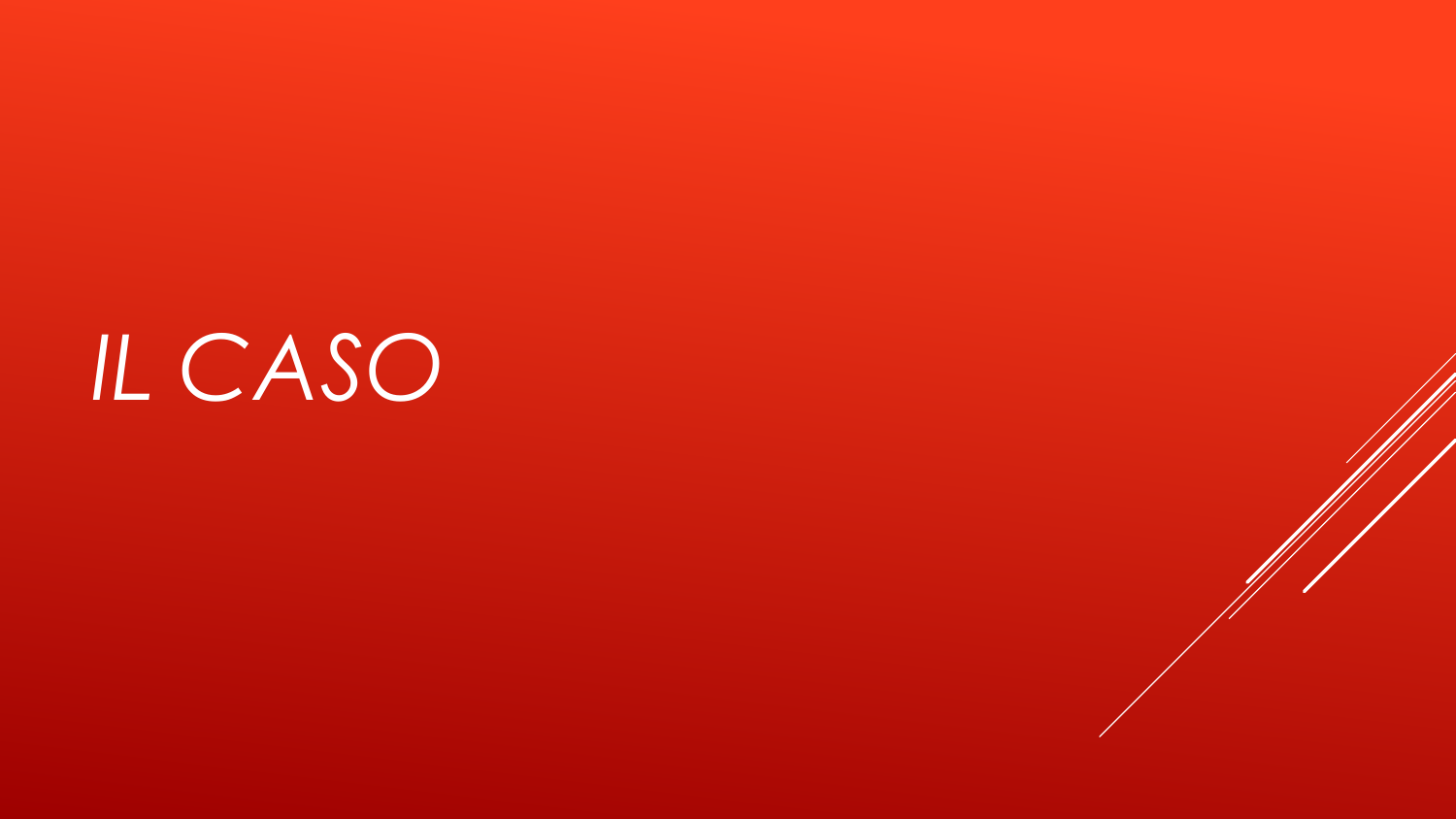IN DATA 12.12.2017 UN LAVORATORE, MENTRE SI TROVAVA IN TRASFERTA INSIEME A UN COLLEGA, EFFETTUAVA UNA RIPARAZIONE SU UN TORNIO VERTICALE PROVVEDENDO ALLO SMONTAGGIO DEL MANDRINO.

DURANTE LO SMONTAGGIO, A SEGUITO DELLA ROTTURA DEL TUBO DELL'ARIA COMPRESSA, VENIVA COLPITO ALL'OCCHIO DESTRO DA SCHEGGE FERROSE E DALL'OLIO EMULSIONANTE. L'INFORTUNIO CAUSÒ ALLO STESSO UN'ABRASIONE CORNEALE ALL'OCCHIO DESTRO. L'AZIENDA DATRICE DI LAVORO SI COSTITUIVA IN GIUDIZIO AFFERMANDO DI AVER PROVVEDUTO A VALUTARE I RISCHI, DI AVER CONSEGNATO, COME DA RICEVUTA, I DISPOSITIVI DI PROTEZIONE INDIVIDUALI SPECIFICI AL LAVORATORE, DI AVER ISTRUITO LO STESSO E DI AVERGLI FORNITO ADEGUATE ISTRUZIONI.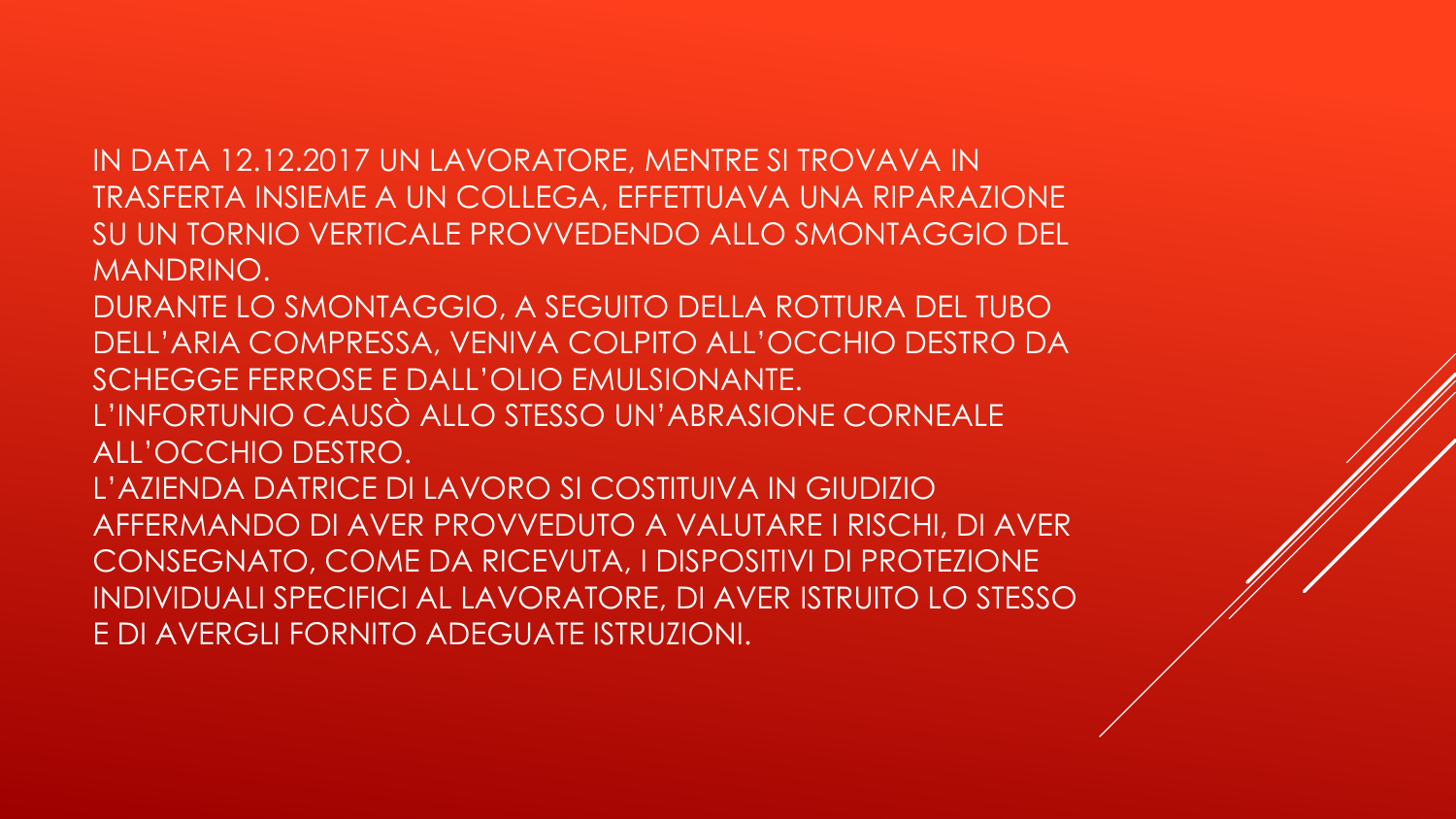PRODUCEVA IL DOCUMENTO DI VALUTAZIONE DEI RISCHI AZIENDALE E LA DICHIARAZIONE DI RICEVUTA DEI MATERIALI DI PROTEZIONE. IL LAVORATORE, DURANTE IL GIUDIZIO, CONFERMAVA L'UTILIZZO DEGLI OCCHIALI E DEI GUANTI, QUALI DISPOSITIVI DI PROTEZIONE FORNITI DAL DATORE DI LAVORO, I QUALI, TUTTAVIA, NON SONO PERÒ STATI SUFFICIENTI A IMPEDIRE L'INFORTUNIO, IN QUANTO LO SCOPPIO DELLA CANNA DELL'ARIA COMPRESSA AVEVA PROIETTATO SUL VOLTO E SUGLI OCCHI DEL LAVORATORE, PREVIO SPOSTAMENTO DEGLI OCCHIALI INDOSSATI, LA RIMAGLIA E L'OLIO EMULSIONANTE DELLA TORNITURA. IL COLLEGA DI LAVORO, SENTITO IN QUALITÀ DI TESTE, CONFERMAVA LA DINAMICA E PRECISAVA CHE L'INFORTUNATO INDOSSAVA GLI OCCHIALI ANATOMICI, BOMBATI LATERALMENTE E

CON LE STANGHETTE.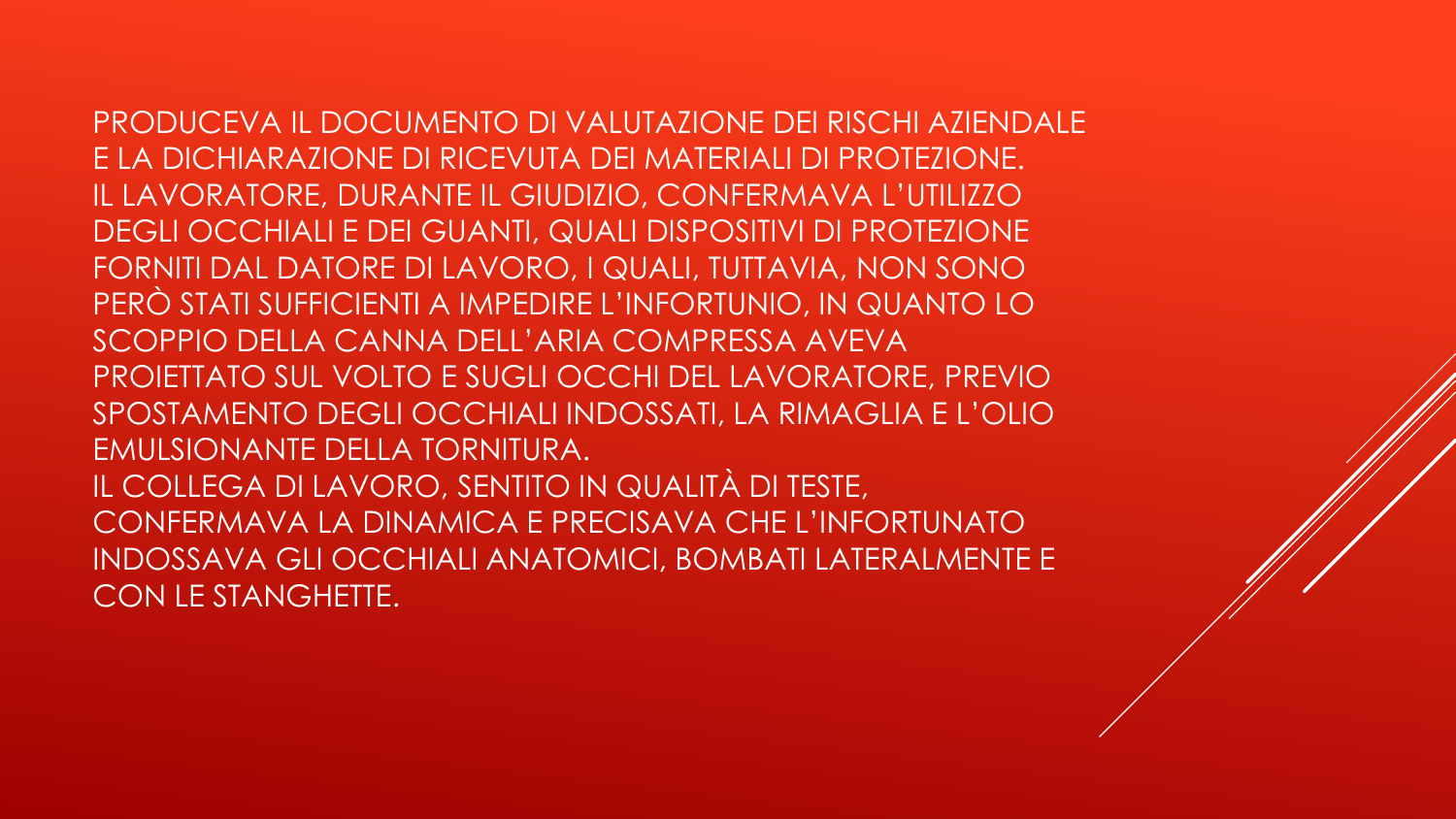

## OCCHIALI CON STANGHETTE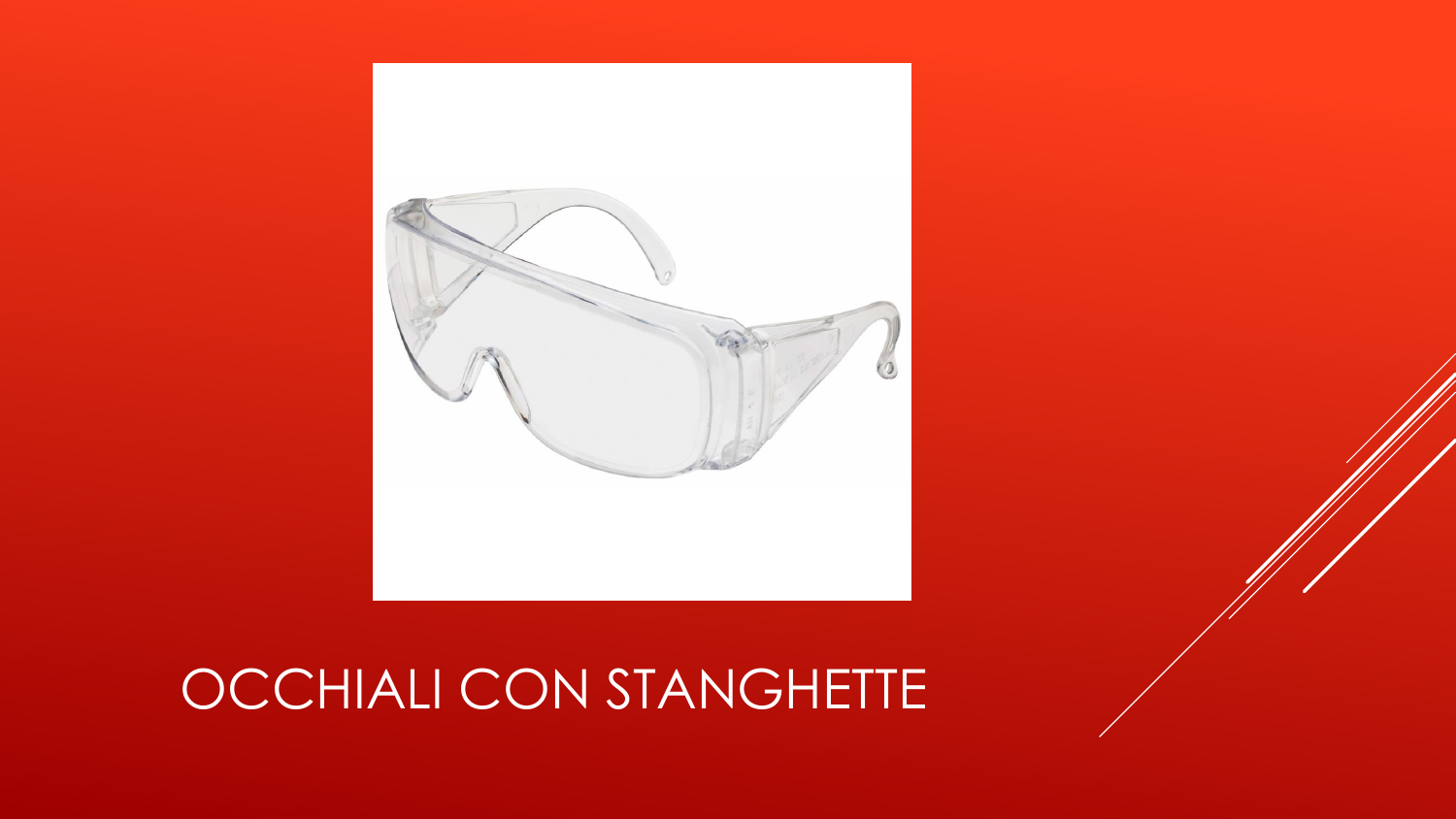## *LA SENTENZA*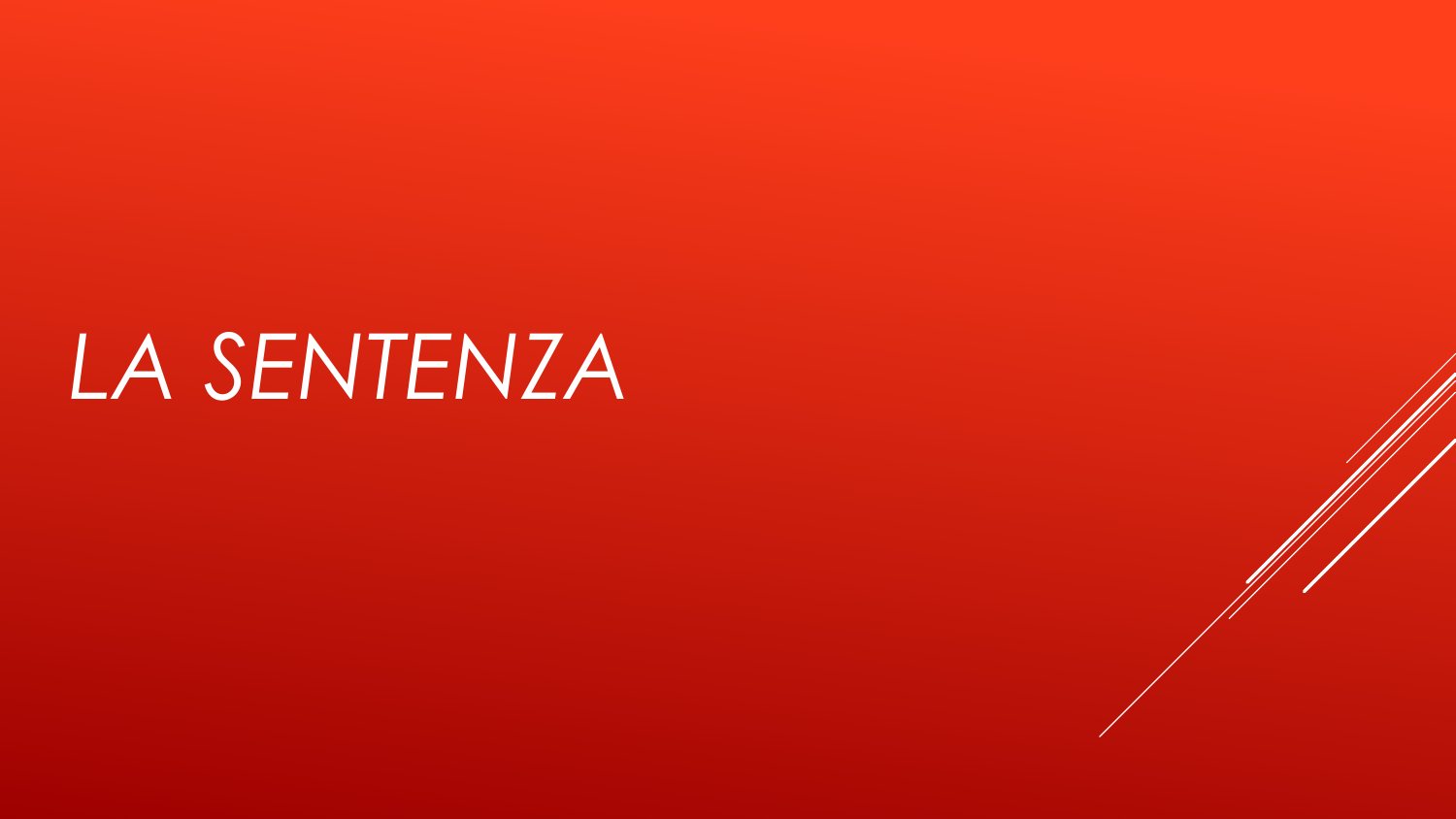IL GIUDICE ACCERTÒ CHE GLI OCCHIALI NON ERANO DA RITENERSI IDONEI ALLA LAVORAZIONE, POICHÉ NON ERANO AVVOLGENTI DIETRO IL CAPO, MA SOLO CON LE STANGHETTE SUGLI ORECCHI. IL GIUDICE RITENEVA INOLTRE CHE LA CONDOTTA DEL LAVORATORE NELL'ESECUZIONE DELLO SMONTAGGIO ERA STATA CORRETTA, MA STABILÌ UN CONCORSO DI COLPA DEL 20% A CARICO DELL'INFORTUNATO, IN QUANTO AVREBBE DOVUTO ASSICURARSI DELL'ADERENZA DEGLI OCCCHIALI AL VOLTO E IL PROBABILE "RITORNO" DELL'ARIA COMPRESSA. PER COMPLETEZZA, IL GIUDICE, SULLA BASE DELLA CONSULENZA TECNICA, AVEVA EVIDENZIATO UN'INVALIDITÀ PERMANENTE DEL 19% PER LE LESIONI ALL'OCCHIO DESTRO E 510 GIORNI DI INVALIDITÀ TEMPORANEA.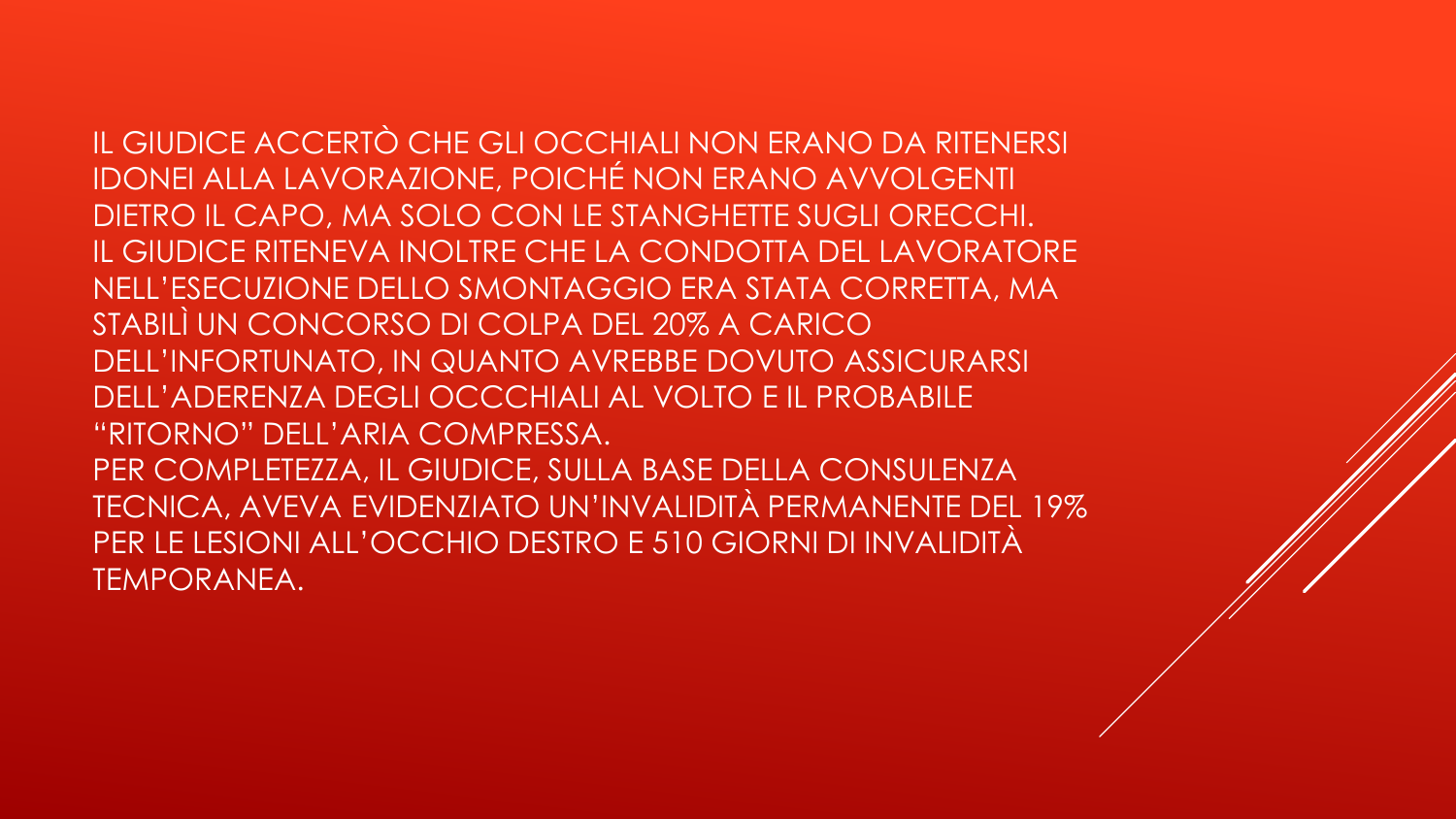



## OCCHIALI AVVOLGENTI IL CAPO